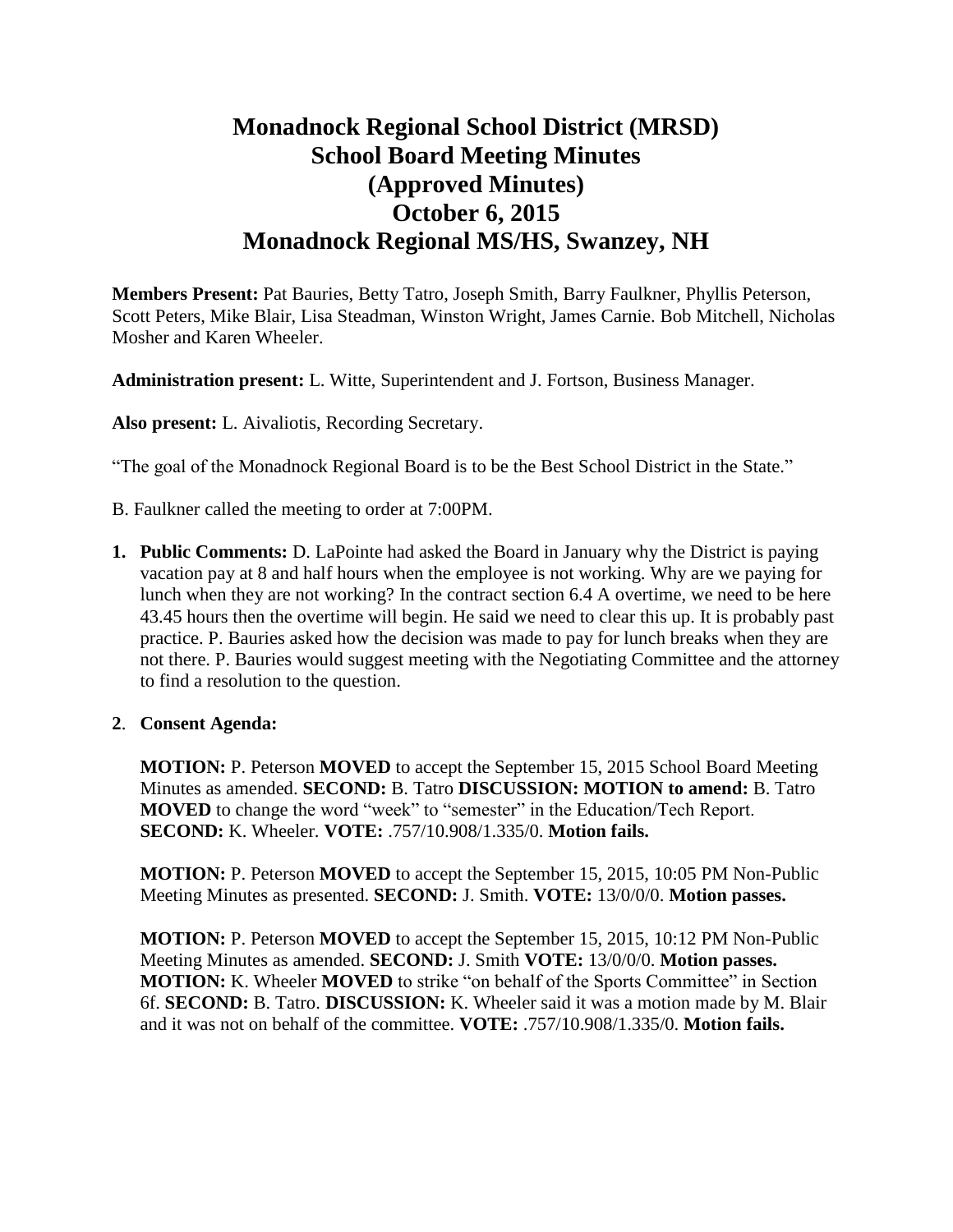P. Peterson would suggest a written motion to be presented to the Board from a committee who just met or wait until the next Board Meeting to present. K. Wheeler explained she would agree and suggested that at the committee meeting.

**3. Student Government Report:** Tyler Blair reported the fall sports teams are doing very well. He informed the Board of the members on the Homecoming Court. The band will be performing at the Dover Exhibition. The Good Person Society continues to make the school better and increase school spirit. They will be holding a Winter Pep Rally to recognize the winter sports. The Band performed in the Firemen's Parade and did a great job.

## **4. SUPERINTENDENT REPORT:**

 **a. BUSINESS MANAGER'S REPORT:** J. Fortson passed around the manifest for the Board to sign. She informed the Board there is a surplus.

**b. Correspondence and Announcements:** L. Witte passed around the fund raiser calendar. She reported Gilsum K-6 will be traveling to UNH for a discovery day and seacoast science. Cutler will hold a walk to school day. Cutler will also perform a play to demonstrate how to learn new words. The Lions Club will hold a K-1 Vision Screening. The Husky Pride Program allows students an opportunity to win prizes by participating in sports, community service and other qualifications. Homecoming was a huge success. There is a principal's challenge and students can earn tickets to have lunch with the principal.

L. Witte explained she had met with the Superintendent from Keene to discuss the NESDEC Report. They discussed how to attack some of the recommendations from the report. L. Witte passed out the official enrollment numbers for the District. W. Wright commented there was a big drop in Troy. L. Witte explained the previous numbers were not true, stable or reliable. The Kindergarten numbers in Troy are at 25 and that was an absolute right decision to add the extra teacher. The Board asked questions on the official enrollment numbers.

There will be a Parent Forum on the Smarter Balance Results on October 13-14. November 9 the District will receive the scores and on November 12 the scores will be released to the public. The scores will be reported to the parents at the Parent Teacher Conferences. It was commented the Education Committee will be attending the Forum on October 13, 2015. There is a Labor Dispute Workshop for Superintendents and Board Members. Anyone interested please contact L. Witte. D. Ayotte will be holding Lights on After School on October 22.

**5. BOARD CHAIR REPORT:** B. Faulkner thanked Tyler Blair for his report. He did a great job. B. Faulkner said everyone will have an opportunity to speak on Policy BDE.

## **6. SCHOOL BOARD COMMITTEE REPORTS:**

**6a. Budget Committee:** B. Mitchell reported the committee met on September 22, 2015. He said W. Lechlider suggested a budget number and would ask the Board to work towards a \$1,080,734.00 reduction for a proposed budget in the amount of \$29,729,671.00. B. Mitchell said he voted against this. There was a motion from the Budget Committee to support a SRO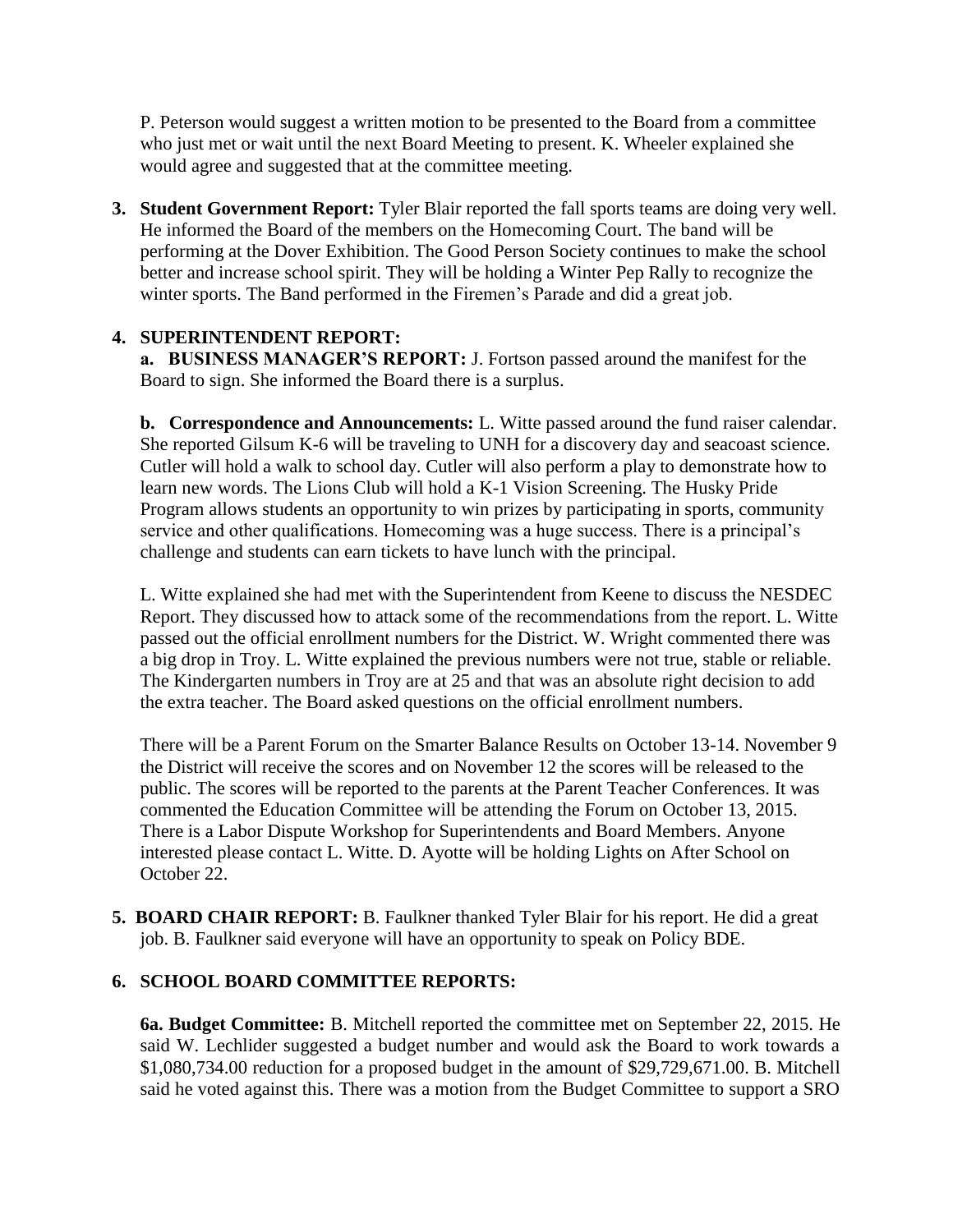financially with all aspects put in place. L. Steadman asked if the Budget Committee is keeping in mind the legal expenditures, facility, permit fees, contracts, supplies and competitive salaries all going up. The cost per pupil is not the same as 5 or 10 years ago. J. Fortson said this is a direction from the committee. W. Lechlider said his number is based on the recurring savings and the surplus. This has been the average annual surplus over the past 6 years. This is more of an exercise.

**6b. Community Relations Committee:** M. Blair reported the CRC did not meet.

 **6c. Education and Technology Committee:** P. Bauries reported the committee met on September 23. N. Richardson reported on the help desk requests and who is in charge of taking care of them. J. Fortson reported on the Student Store at the MRMHS. L. Witte explained why the testing information from the State is not available to the public. The questions are used again. P. Bauries said The Brockton Plan which was presented a few years ago is being incorporated in many aspects of our curriculum. She hopes we will be successful as well. The committee discussed the Strategic Plan items for the next agenda. On September 29 the committee met and had a presentation from 4 Department Heads. They informed the committee how they fulfill their responsibilities as Division Leaders during the day. The Cedar Reading Program is working well and the committee is looking for more updates. The committee will be attending the Parent Forum on October 13, 2015. P. Bauries mentioned because the Ed/Tech Committee runs over the allotted time they would suggest the technology part be incorporated in all of the committees when relevant. **MOTION:** P. Bauries **MOVED** on behalf of the Ed/Tech Committee to recommend to the full Board to retire the technology focus and incorporate it into all the committees when relevant. **SECOND:** P. Peterson. **DISCUSSION:** M. Blair explained he had left the meeting when this was discussed. He said technology is important in all meetings. It was a separate committee. **MOTION:** L. Steadman **MOVED** to remove Technology from the Ed/Tech Committee and make Technology a separate sub-committee**. SECOND:** N. Mosher. **DISCUSSION:** P. Peterson said the intent was not to have the technology separate from the Education but to have technology be a part of each committee. **P. Bauries and P. Peterson will withdraw their motion until the discussion on Policy BDE.** 

 **6d. Finance and Facilities Committee:** J. Carnie explained the committee met on September 22, 2015. The committee discussed the motion from the Sports Committee, whether to have a warrant article for the fields. D. LaPointe reported he is not asking for new fields but to fix the fields we have. D. LaPointe will report back on the cost. Phase 5 of the renovations was discussed. There was a huge savings in energy and it was suggested the CRC should have a press release in mid November. When Mt. Caesar is complete they will also see a savings. J. Carnie would like to have two principals at every meeting to discuss their budgets. The committee heard from K. Stone and would like to hear from Mt. Caesar and Cutler at the meeting on October 13, 2015. He would encourage Budget Committee Members to attend.

**6e. Policy Committee:** M. Blair reported the committee met on September 29, 2015 and discussed the Policy IGAF Physical Education. The committee is presenting this for the first read. The student must have one semester of PE before receiving a waiver for playing sports.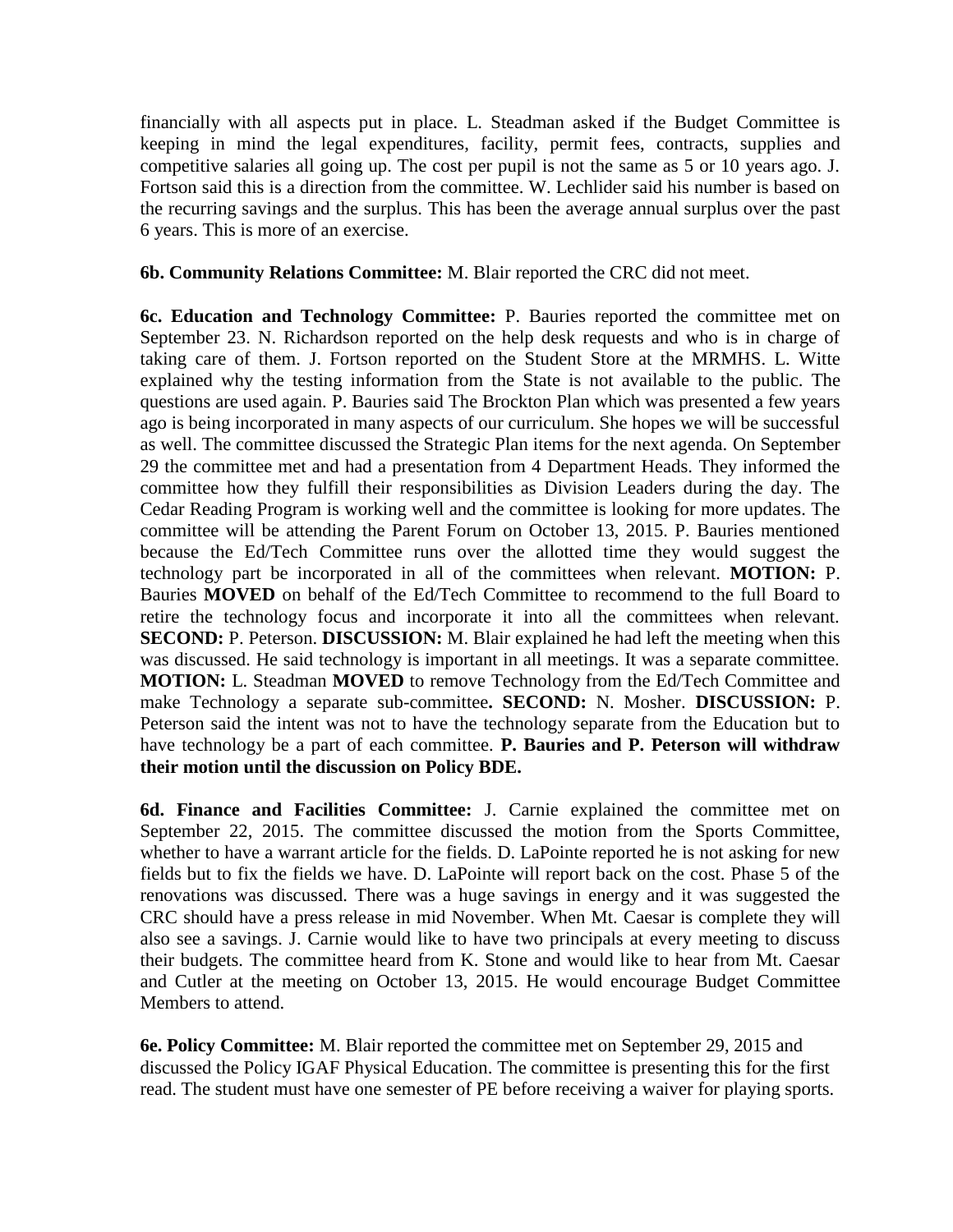This is a recommendation from the administration. **MOTION:** M. Blair **MOVED** to accept Policy IGAF Physical Education as a first read. **SECOND:** B. Tatro. **VOTE:** 13/0/0/0. **Motion passes.** The committee is working on the Student Handbook in regards to the Acts of Misconduct and they will continue to work. L. Witte is working on policies in Section A. The committee reviewed the Digital Privacy Policy and is working on home school policies. The Organizational Chart was discussed and is being worked on. The committee will work on policies required by State Law and priority. **MOTION:** M. Blair **MOVED** on behalf of the Policy Committee to amend Policy BDE Committees and Delegates as presented. **SECOND:**  B. Tatro. **DISCUSSION:** J. Carnie commented the motion done on May 5, 2015 was illegal. He said this is a conflict of State Statute. We are in violation of State Law. **MOTION:** J. Carnie **MOVED** to purpose the original wording in Policy BDE Committees and Delegates. **SECOND:** N. Mosher. **DISCUSSION:** J. Carnie said a quorum will consist of 50% but not fewer than 3 members of the committee. He said this was discussed because of the 3 members for the Negotiating Committee. B. Faulkner would like to have the attorney to review this. M. Blair said it is appropriate to send this back to policy and he finds it interesting to use State Statute when convenient. J. Carnie read the State Statute. **MOTION:**  J. Smith **MOVED** to refer for a legal opinion. **SECOND:** B. Mitchell. **MOTION:** L. Steadman **MOVED** to call the question. **SECOND:** B. Mitchell. **VOTE:** 8.718/4.282/0/0. **Motion passes. VOTE on Policy BDE with corrections:** 5.397/7.604/0/0. **Motion fails.**  Policy BDE for first read. B. Faulkner would like to limit debate on the discussion of Policy BDE. **MOTION:** J. Carnie **MOVED** to overrule the Chair. **SECOND:** P. Bauries. **DISCUSSION:** P. Bauries commented B. Faulkner was cutting off the discussion on Policy BDE. She said B. Faulkner said she could speak from earlier in the meeting. B. Faulkner would like to terminate debate on all items on the floor. J. Carnie said the amendment has been voted on. **VOTE to overrule the Chair:** 4.282/8.718/0/0. **Motion fails.** P. Bauries asked where she should bring up the discussion on the tech committee. **VOTE on Policy BDE as first read:** 8.574/4.426/0/0. **Motion passes.** The committee will be discussing Policy BEDC in regards to video and telecommunication for a future meeting. The next meeting will be on October 27, 2015. J. Carnie said the change of committee title was not brought forth by the committee. The purpose of the Sports Committee was not intended to be changed to an Extra-Curricular Committee. **MOTION:** J. Carnie **MOVED** to ask the Sports Committee to review Policy BDE and report back to the Board. **SECOND:** P. Bauries. **VOTE:** 5.183/7.604/.214/0. **Motion fails.** P. Bauries asked why is it J. Carnie had to make it a motion and have it voted on and when L. Steadman asked to have the Monadnock United and there was no motion or vote. B. Faulkner said it takes a motion to change policy.

**6f. Sports Committee:** M. Blair reported the committee met and discussed the mission and the focus of this committee**.** They discussed the lower soccer fields and reviewed pictures passed around to the committee with the fields under one to two feet of water. There is a need to renovate and address this issue. The committee discussed the Athletic Handbook acts of misconduct, Monadnock/ConVal Cooperative Hockey Team, discussion on renaming the gym and J. Adams approached the committee about a Wrestling Team. J. Adams has a coach for the team and members who wish to participate. He will be bringing back a proposal. The committee discussed the youth programs and how they should support the programs at the school. The committee would like to know the number of participants in the extra-curricular activities. M. Blair listed items for future agendas. There will be a discussion on a schedule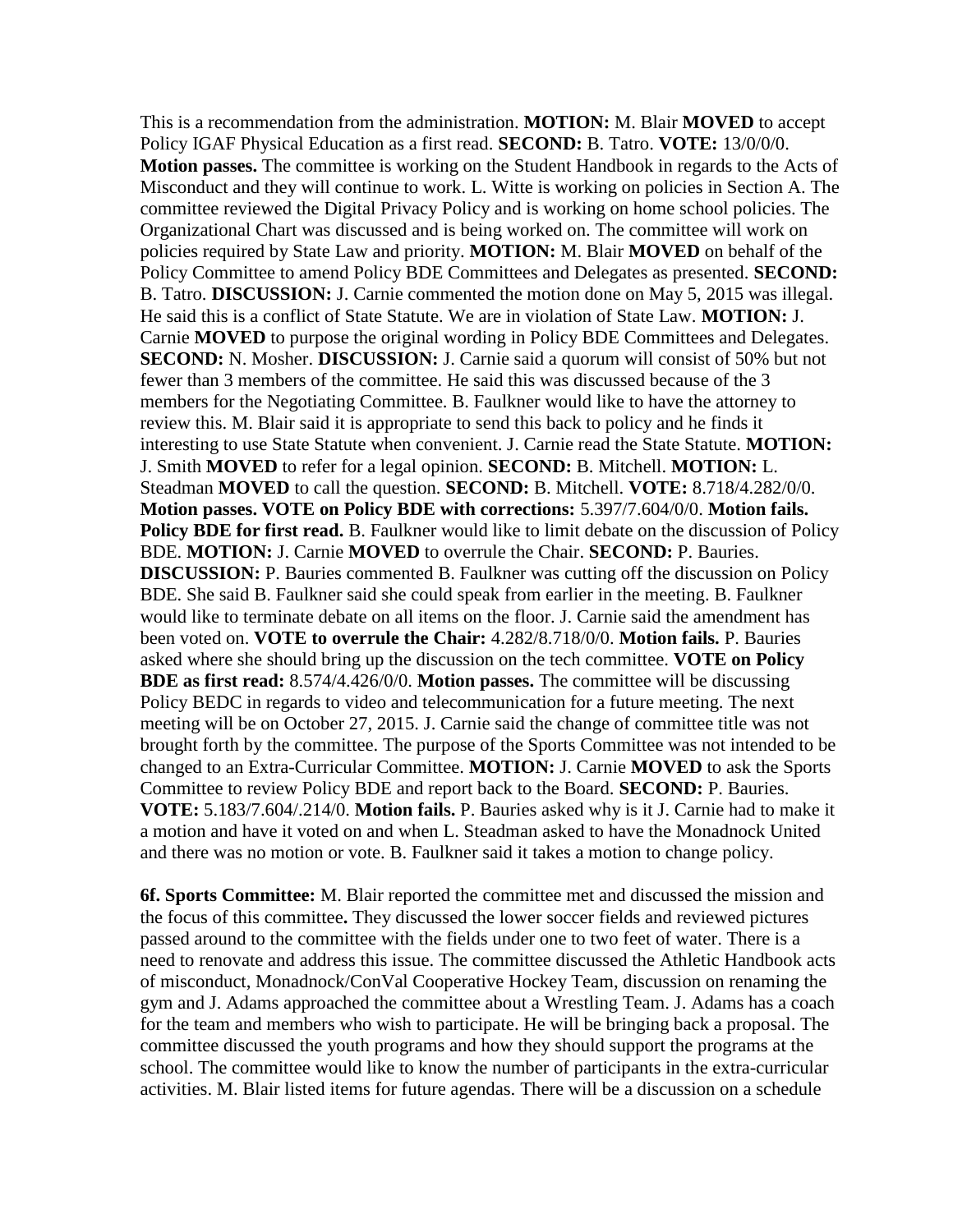of events to align with no conflict. **MOTION:** M. Blair **MOVED** to support the Monadnock Hockey Boosters to merge Monadnock and ConVal into a cooperative Hockey Program for the 2016-2017 School Year. **SECOND:** B. Tatro **DISCUSSION:** P. Bauries commented two years ago this Board approved \$8,742.00 for the Hockey Program and we did not have it. M. Blair explained we did have an ice hokey program. There were about 20 skaters. The additional cost of the program was paid for by the Booster Club. M. Blair explained it is for 8-12 grades. A lot of work has been put into this by a lot of people. Both Athletic Directors support this as well as the Booster Clubs. It is a 2 year agreement and is a cost savings to the District. ConVal has approved \$34,000.00 for the Varsity Program. W. Wright asked if the Booster can raise that kind of money. It was commented it is a tremendous job but they can do it. K. Goodenough the President of the Booster Club said the cost is about \$20,000.00. It will be substantially more due to the increase in the cost of the ice. She said they have a cushion in their bank account. M. Blair said the understanding is to continue with the funding of \$8,742.00 for the 2016-2018 school years which is in the budget. The Booster Club has been very successful. **MOTION to amend:** J. Carnie **MOVED** to have the Monadnock School Board budget \$8,742.00 for the Monadnock/ConVal Cooperative Hockey Program**. SECOND:** P. Peterson. **DISCUSSION:** L. Witte commented the motion is to establish the cooperative program. If the District continues to go through the process she would caution a dollar amount for subsequent years. The Boosters raise their funds. **MOTION:** J. Carnie **MOVED** to amend the motion and direct the administration to allow \$8,742.00 for the Monadnock/ConVal Cooperative Hockey Program in the 2016-2017 School Year. **SECOND:** P. Bauries. **DISCUSSION:** N. Mosher would like to see how we can properly fund this motion. M. Blair said we are not approving the funding, have that discussion at another meeting. J. Carnie said it is logical to fund up to \$8,742.00. J. Smith said this is for the 2016-2017 budget. We cannot attach it is another budget. M. Blair asked what other sports do not have 100% funding. M. Blair answered none. For that reason he would like to keep the funding separate. He said to vote no on the amendment. **VOTE on amendment:**  3.311/9.689/0/0. **Amendment fails. VOTE:** 10.804/1.121/1.075/0. **Motion passes.** 

**6g. Negotiations:** P. Bauries reported the committee is meeting almost on a weekly basis. We have received proposals and have responded. We are looking for a great outcome.

**6h. Ad HOC STEAM:** P. Bauries reported she met with L. Witte and asked her for dates and an agenda for the next meeting which is scheduled for October 21, 2015 at 5:00 PM. It was asked the status of the second appeal. P. Bauries said it has not been sent it has been sent to the attorney.

**6i. School Safety and Discipline Committee:** J. Smith reported the committee reported on two major items. They discussed the survey which went to the students, parents and others gathering their opinions on school safety and discipline in the District. The committee also discussed the SRO and there is a motion from this committee. **MOTION:** J. Smith **MOVED**  to ask the Board to include the position of the SRO in the 2016-2017 school year. **SECOND:**  M. Blair. **DISCUSSION:** J. Smith said he supports this position. N. Mosher commented it was a 3 to 3 vote at the committee level to bring to the full Board. He said there is no research on the cost. He has a lot of questions. S. Peters said he made the motion. He said as a committee we dance around the SRO topic. We need a motion and a second to have a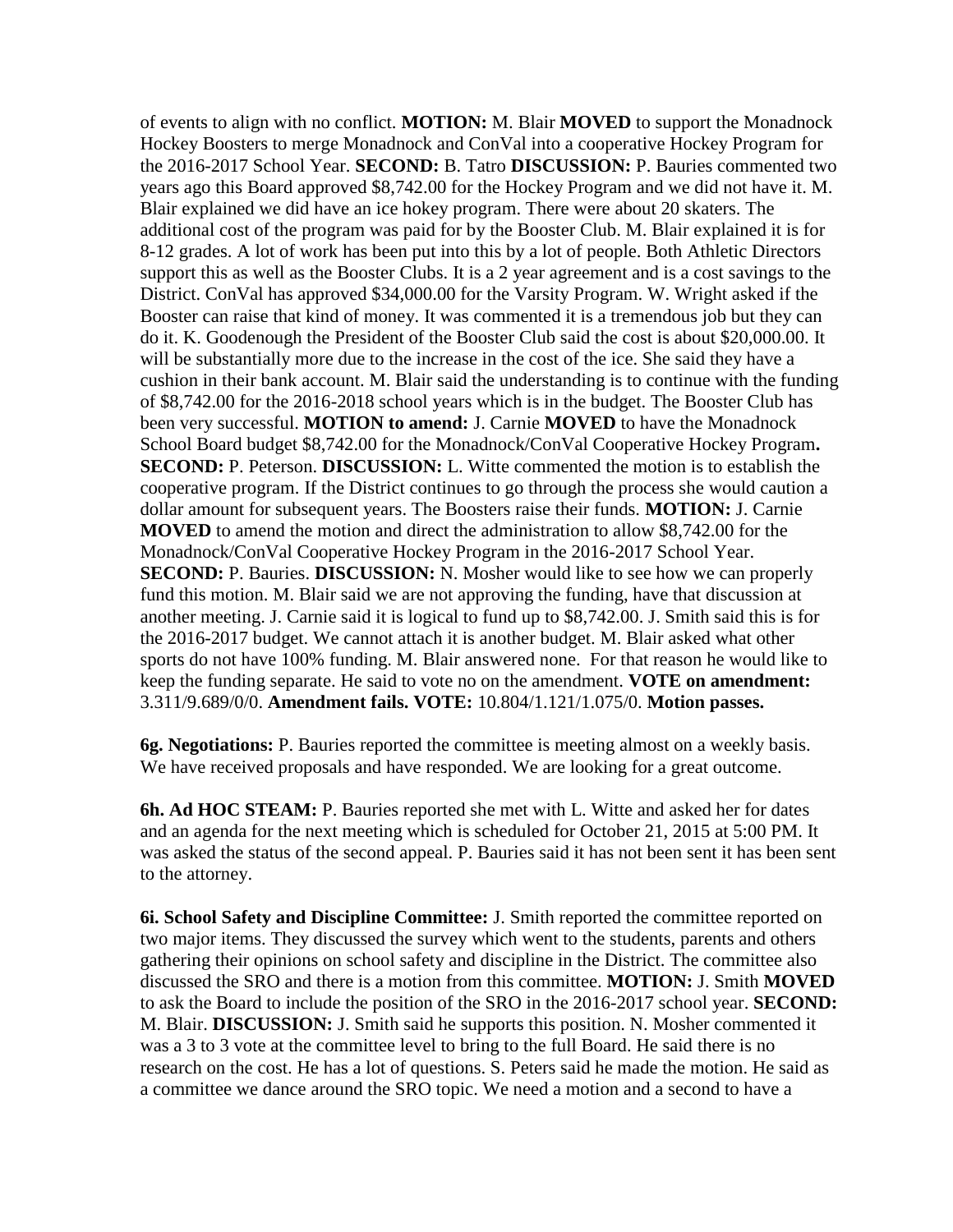discussion. There seems to be a lot of support but a lot of chase. B. Tatro commented the Swanzey Police are here every day. B. Mitchell said the Chief supports the concept. P. Bauries said she does not agree or disagree. This is a passionate discussion. What is the exact cost, what is the job description according to Swanzey? How many days in the building, is the SRO obligated to leave to go do other Swanzey work and how safe are the non-Swanzey Schools? We need facts to make a decision. It is an emotional decision. **MOTION:** P. Bauries **MOVED** to amend the motion and ask the Safety and Discipline Committee to come back with the answers to P. Bauries questions. **SECOND:** J. Carnie. **DISCUSSION:** N. Mosher would like to have the discussion now. J. Carnie commented there is a lot of emotion but no data. If we are going to do this we need the Police Chief in on the discussion. It was commented not sure the public is 100% sure regarding the SRO. The prior position was a warrant article. This is asking to put it in the budget. P. Peterson is not against the SRO but we need more information. K. Wheeler does not have enough information. She would like the Swanzey Police present. M. Blair asked how many Board Members go into the school and talk to the students. They are in support of an SRO. W. Wright said we definitely need an SRO, pass this and put it in the budget. J. Carnie said we do not know the correct number. N. Mosher said we were presented with data and the issues were not violent. Is it that we solve a majority of issues with an armed officer? He sees this as a highly reactionary issue. We have not seen the effects of the new SSO. B. Mitchell would like to move on the SRO tonight. There is a vast majority in Swanzey that support this. K. Wheeler said it sounds like we are split and she would suggest L. Witte go to the Swanzey Police and discuss this and have the questions answered. Ask L. Witte to approach the Swanzey Police with the questions the Board will email her. S. Peters said we need to reinstate the position knowing the cost will be more than work out the particulars. L. Steadman said he or she will not be available to the elementary schools. It was suggested to have the SRO part time and an SSO for the elementary schools, a team approach. P. Bauries would like her questions answered. N. Mosher asked what we are saying about the SSO. **VOTE on the amendment:**  4.282/8.718/0/0. **Motion fails. VOTE on original motion:** P. Peterson-no, W. Wright-yes, K. Wheeler-no, J. Carnie-no, N. Mosher-no, P. Bauries-no, M. Blair-yes, B. Faulkner-yes, B. Mitchell-yes, J. Smith-yes, B. Tatro-yes, S. Peters-yes and L. Steadman-yes. 8.718/4.282/0/0. **Motion passes.** 

**MOTION:** J. Smith **MOVED** to request approval for the services of a recording secretary at the Safety, Security and Discipline Meeting. **SECOND:** M. Blair. **DISCUSSION:** P. Bauries said there was a prior motion to have a secretary at every the committee meetings. **J. Smith and M. Blair withdraw their motion.** 

**6j. Cheshire Career Center:** W. Wright reported the CCC Advisory met on September 25, 2015. They met the new director Lisa Danley and the new staff. Enrollment is now on line. A student essay is now a requirement to enter the CCC. There is now more space available for the Monadnock students. He toured the center and saw a full house being built. L. Danley will be scheduling 2-3 more meetings this year and would like to schedule them at the sending schools.

#### **B. Faulkner called a 10 minute recess.**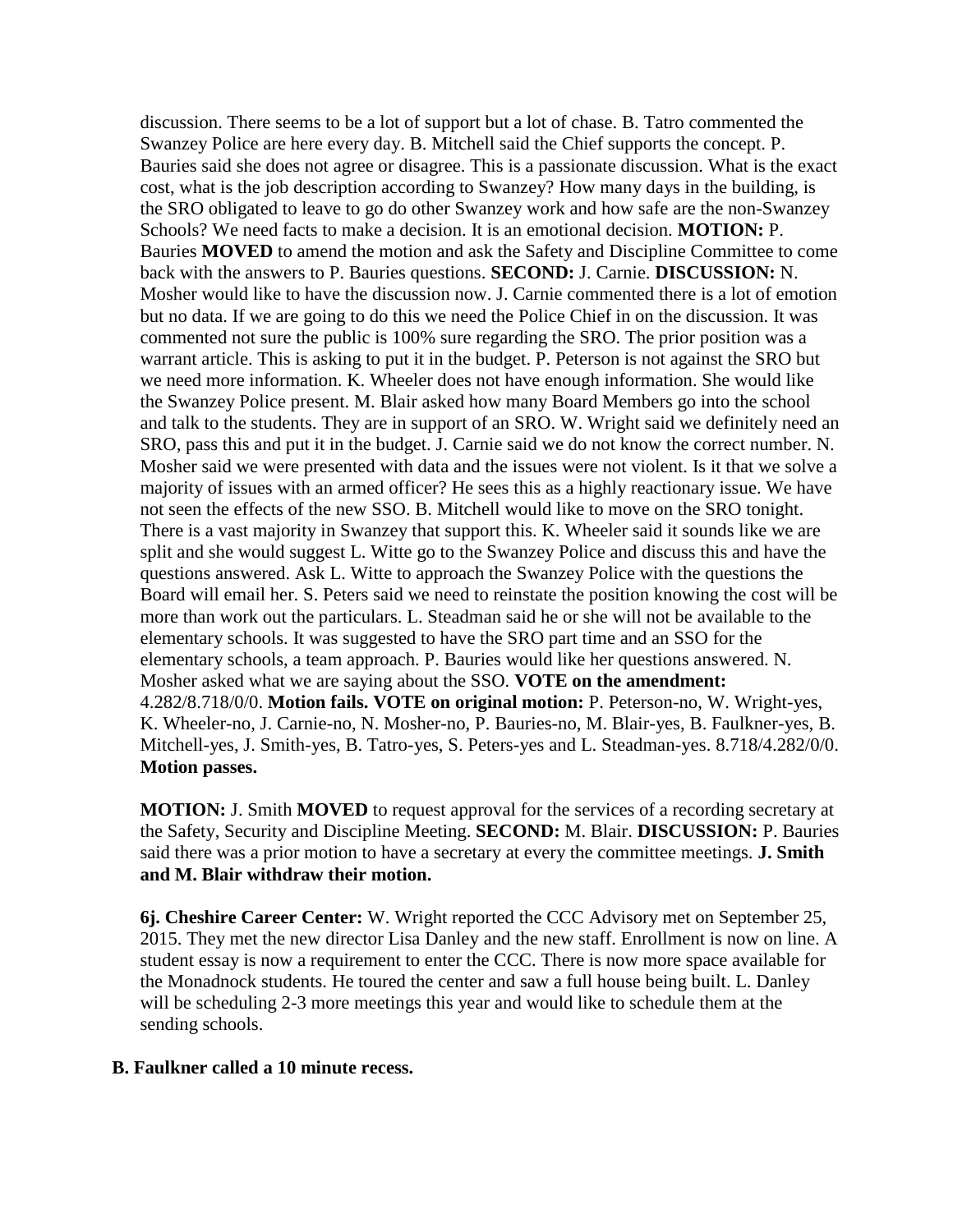### **7. OLD BUSINESS:**

 **a. Monadnock United Resolution:** L. Steadman commented she would like to draw the Board's attention that we have taken large strides. It is important that we do not ignore the resolution. They are asking for more transparency. Open up dialogue with the questions they may have. She would suggest a forum. **MOTION:** L. Steadman **MOVED** to suggest a forum to include one administrator, one School Board Member, one employee per building, one community member per town, one student representative and to have 4 meetings. **SECOND:**  B. Tatro. **DISCUSSION:** P. Bauries asked each member if they are a member of the MU or have been a member. It was commented 200 parents signed the resolution. The School Board did not adopt it. B. Faulkner said it is part of history. The School Board did not authorize or support. **MOTION:** S. Peters **MOVED** to amend and refer to the CRC and have the Monadnock United Resolution reviewed by the CRC. **SECOND:** B. Mitchell. **DISCUSSION:** B. Faulkner explained the history of the Monadnock United Resolution. **VOTE:** 10.084/1.121/1.075/0. **Motion passes.** J. Carnie would like to see the signatures supporting the resolution in the Board packets.

#### **b. Motion to rescind the vote of the School Board on May 5, 2015 regarding Policy**

**BDE:** B. Faulkner said the motion tonight was out of order. J. Carnie said he does not believe it is out of order. He will ask to have this brought up at another date. B. Faulkner said our Board Policy states the first read than vote at the next meeting. To change the rules will require 2/3 vote. J. Carnie said Roberts Rules state an action previously taken requires a 2/3 vote to change.

**c. Committee Meeting Dates**: L. Witte presented the Board with a schedule of dates for the subcommittees in hope to avoid conflict. She explained her rationale. L. Steadman suggested loosely adopting the schedule of dates until we have time to review in case any revisions are necessary. P. Bauries commented that changes policy. M. Blair thanked L. Witte for the schedule. J. Carnie thanked L. Witte and said the bottom line is it is up to the committee to schedule their meetings. N. Mosher, B. Tatro and K. Wheeler thanked L. Witte. K. Wheeler stated there may be times when it may be difficult to be here at certain times. **MOTION:** L. Steadman **MOVED** to adopt as a guideline regarding the schedule of dates for the subcommittee meetings, send it back to the committees and use it as they can. **SECOND:** M. Blair. **VOTE:** 13/0/0/0. **Motion passes.** 

#### **8. NEW BUSINESS:**

**a. MOTION:** B. Tatro **MOVED** to accept the manifest in the amount of \$1,902,805.00. **SECOND:** S. Peters **VOTE:** 13/0/0/0. **Motion passes.**

**MOTION:** K. Wheeler **MOVED** if a committee meets after the packet has been released any motion will be presented at the following Board Meeting. **SECOND:** B. Tatro. **DISCUSSION: MOTION:** S. Peters **MOVED** to amend the motion and refer this to the Policy Committee. There are items that need to be addressed. **SECOND:** J. Smith. **VOTE:**  9.806/2.120/1.075/0. **Motion passes.** 

## **9. Setting Next Meeting's Agenda:**